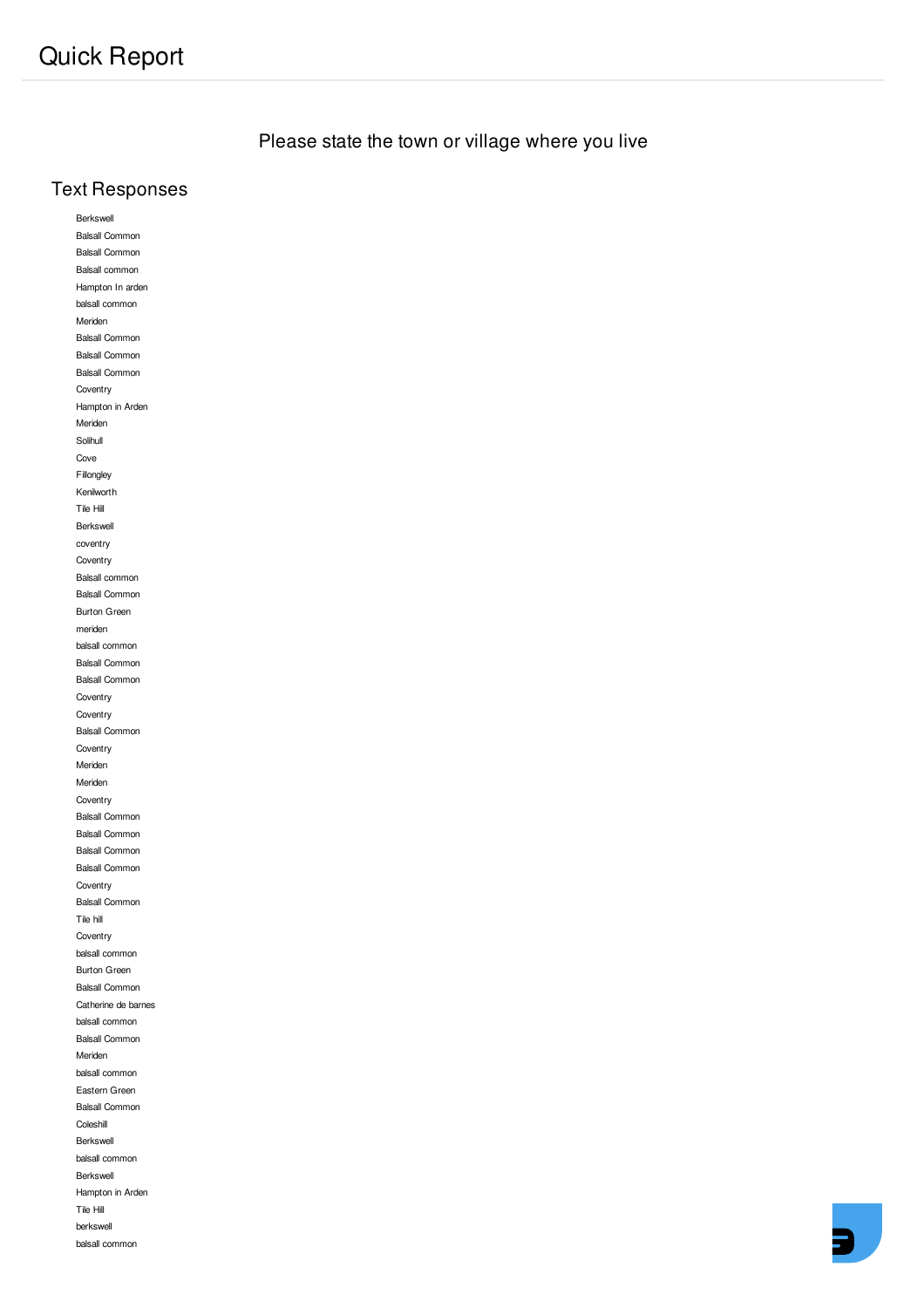### **Text Responses**

The array of shops (especially costa) Its small- easy to get to all shops Its small- easy to get to all shops Useful shops for main essentials its got a pizza place and a tesco accessible Costa and the food shops Lots of variation of where to eat, well known businesses e.g. Tesco, Costa The parks easy to get to accesible You can buy food and there's a variety of shops so if pringles aren't on offer in Tesco's then they might be in the Co op. costa It has good food shops Contains a variety of shops. Its close enough to walk from school, and has a Costa. Costa/Tesco It has a reasonable range of shops and is clean its clean Its very compact, with everything that is needed being easy to access The pizza shop, Costa and tesco good range of shops The variety of shops is very good. there is a wide range of shops for food and drink including take away places and supermarket type places. Tesco is open late(ish) The choice of takeaw The chippy Tesco Tuscany shop The variety of shops and the centralization I like the ability to be able to grab a couple of essentials and also have a catch up with friends in costa or take some food to the park. Range of shops and Costa Good variety of food offered. It has a nice sense of community and has a variety of things like a typical small town village Plenty of food options, good choices of super markets Good choice of shops, rural its got a lot of places to get food from which is convinient Costa wide range of shops Nice Community Its convenient Tescos Costa and Tesco for meal deals The shops tuscany tesco and drinksworld Shops are all really convenient and varied and I also really like that there is a mix of local businesses (such as the Fish and Chip shop and Angela Jayne's Florist) as well as bigger names such as Tesco and Costa. Christmas lights also! I hugely appreciated the Christmas tree on the island between the station and Brickmaker's Arms! Costa- place to waste time with friends the selection of shops It has shops Its easy to walk to The convenience shops ie post office, Costa, tesco The pizza place and costa, it's nice to meet friends good currys some of the shops there are some good shops e.g. Tesco and costa Tesco, Co-op and One Stop pretty nice christmas lights the variety of food stores/take away the parking behind the shops- normally quiet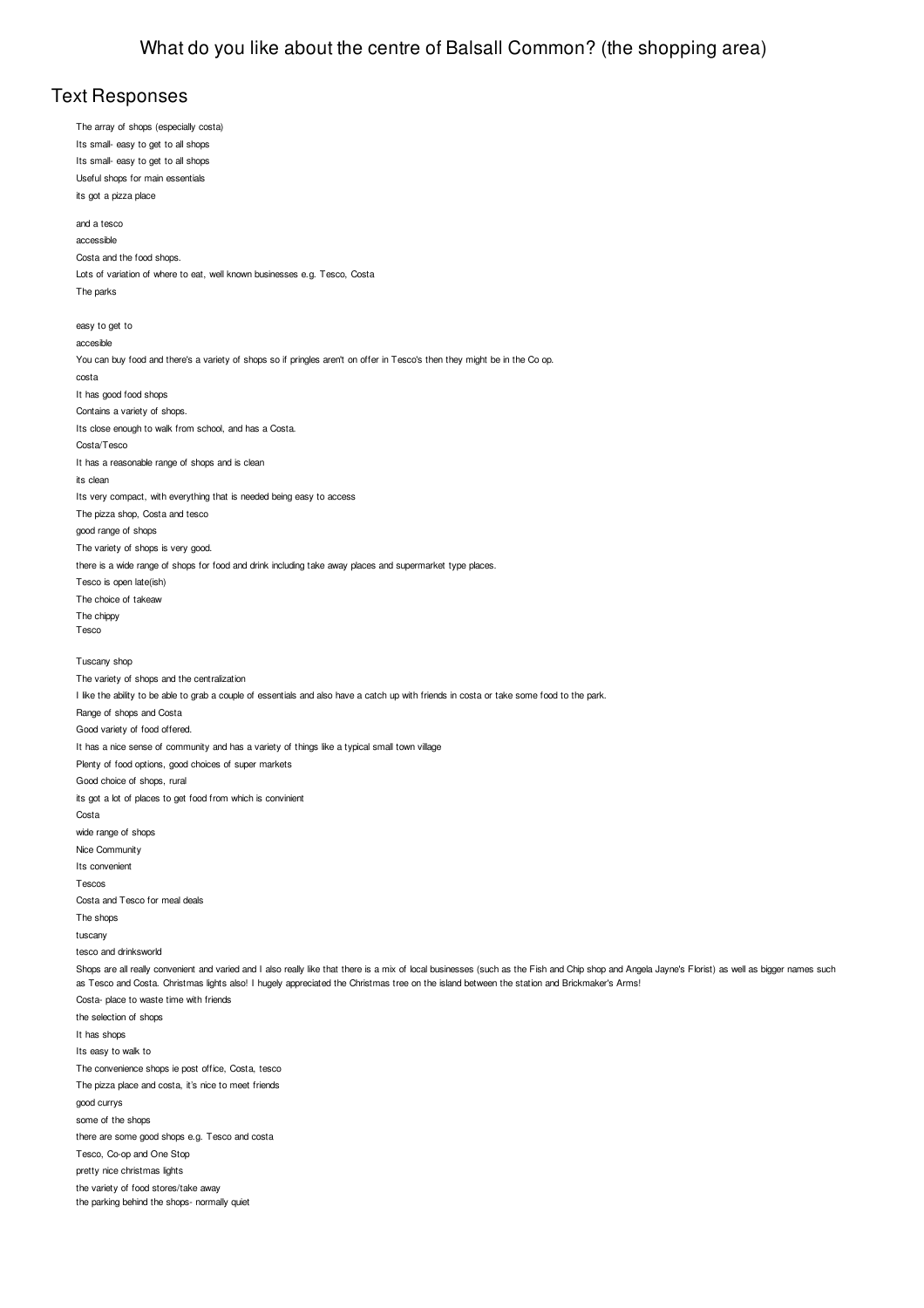### **Text Responses**

The poor parking Its far away from other public spaces eg school and cricket pitch Its far away from other public spaces eg school and cricket pitch Parking not varied enough Limited variety. Parking isn't great, get very congested traffic Not enough parking all shops are similar all shops are similar It's a bit small traffic Dosnt have enough car parking, not enough facilities for younger pe Variety of shops is not wide, three supermarkets and three Indian restaurants make up a large proportion of the shops. Not much variety, or places to sit down. How busy the roads/parking is it is not very safe for pedestrians parking Not much really Bad parking no bowling alley, no popular fast food places eg mcdonalds The variety of shops is not very good. Poor choice, small in location, over commercialised The parking situation with parking bays at the side of the road Lack of cheap fast food for lunch such as subway Need better shops The parking situated outside each of the shops. Creates build up of traffic in pulling in/out. Also makes it potentially dangerous when people are reverse pulling out and not checking their blind spots for oncoming cars/pedestrians. More parking facilities, especially consider removing the parking (or widening the road) in between the strip of shops. The domination of the hair salons Limited parking There is nothing that particularly stands out There isn't much to appeal to young people not enough parking, no activities to do the parking area is always busy Lack of ovm no maccies Not varied enough Tuscanys prices are unreasonable That they got rid of HSBC There is no transport from heart of England to the village for hungry sixth formers, also the parking in the village is difficult the parking the old pensioners not very big Clearer parking bay lines would be massively useful! the traffic- hard to cross the annoying road lack of parking and how crowded it can be It has no places to eat Not many shops other than for food The amount of parking The deli isn't welcoming for students no dominos not a lot of facilities avaliable the parking isn't very organised Tuscany is overpriced and something like Subway would fit perfectly and offer an alternative for people. lack of disabled parking spaces (not clearly labelled) parking on the main road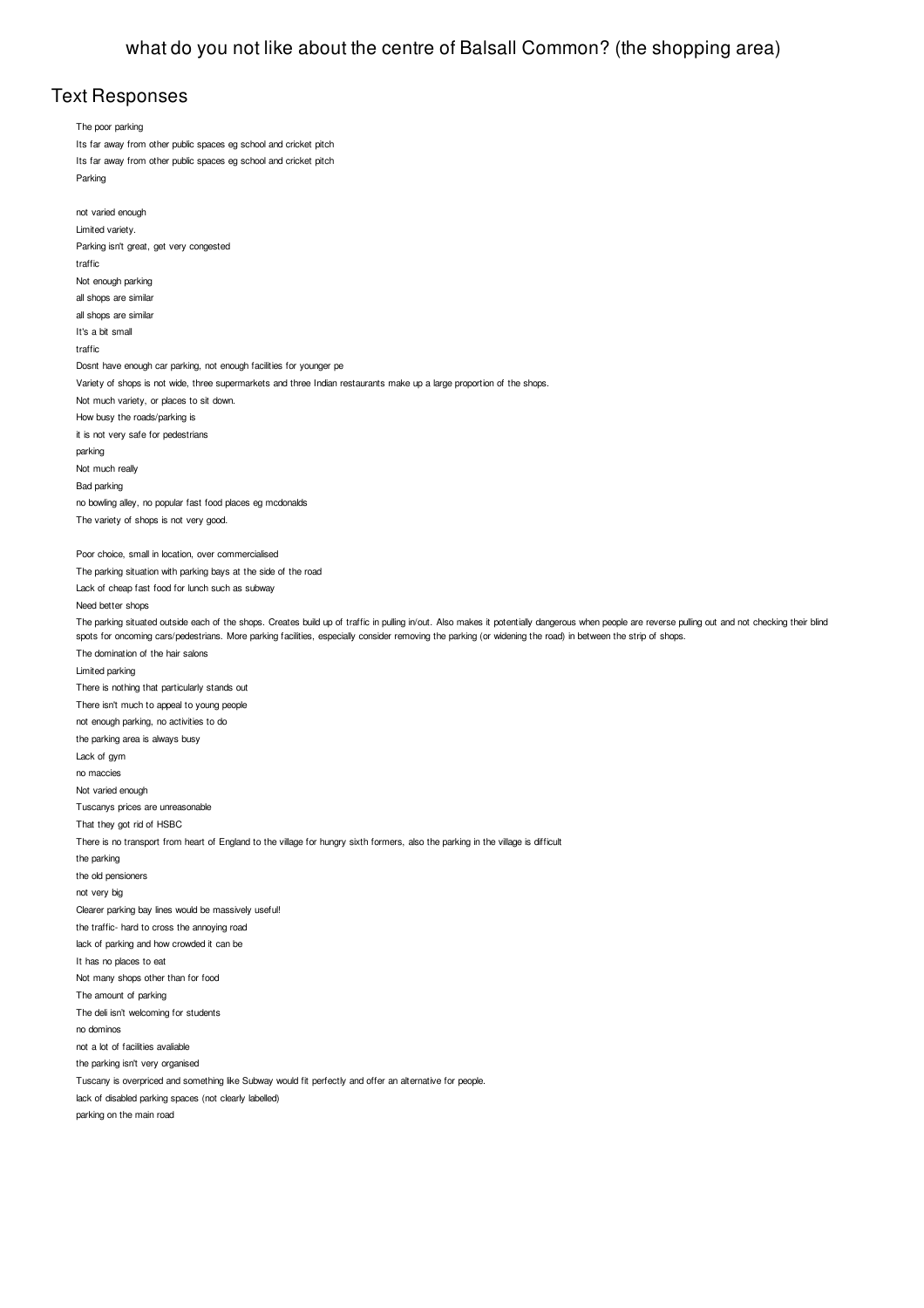#### **Text Responses**

A gym or better sports facilities (basketball court?) Add a MacDonald's or delivery service that isn't pizza Add a MacDonald's or delivery service that isn't pizza More shops that are fun for teens more food places fast food chains Gym facilities, better food places. More fast food chains, clothes shops, nail salons etc... entertainment facilities fast food such as subway and 4G football pitch other food companies Parkour area and leisure centre Build a gym or a cine Places to go and sit and have a drink etc. Domino's A cyber cafe or somewhere for sixth former/ students to do work sociably subway Maybe through adding more activities for us to do near the village centre Dominos ? And an ice rink more leisure places eg a swimming pool or bowling alley or mini golf course More variety of shops. Bring HSBC back, Costco and McDonalds. This would be very beneficial have a gym/leisure centre and modernise the park Independent and cheaper coffee shops, nicer take-aways, have a larger area with seats Apart from adding leisure facilities or recreational facilities there's not much that can realistically be done. Fast food Put a gym here I think a gym would be extremely attractive. Many people in sixth form when they have free periods and finished school travel to canley or further to access some gym facilities and I think if balsall had an equivalent it would get alot of business from us students I don't think it needs changing. The roundabout could be made bigger An indoor gym - like facility that is more local to Balsall Common, the nearest is either Coventry or Hampton in Arden and access isn't always available have an establishment with pool tables, dart boards and air hockey etc for socialising. Build a gym add a maccies have more hot food options in the village area ie mcdonalds pizza shops a cinema and more activities for the youth mcdonalds add a subway bigger more food shops more places like costa to hang out in bigger cafe? somewhere to relax and socialise Get a Subway or Greggs A wider range of shops and more car parking areas More variety of shops also more parking The library could have a cafe so students are encouraged to study there cinema more fast-food chains, a gym more accessible shops such as nandos it's interesting as it is and suits the elderly very well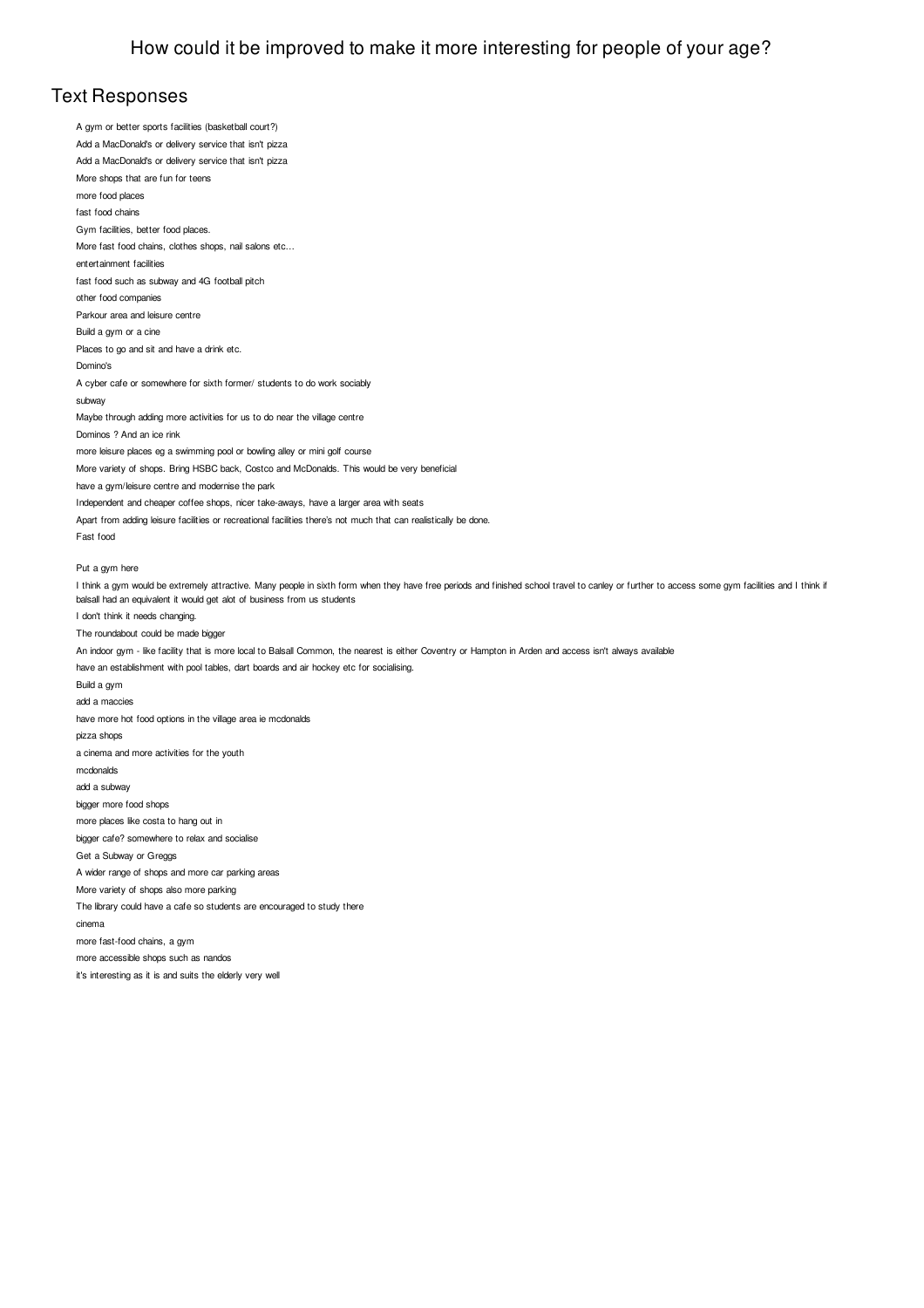# What current 'facilities' do you use in Balsall Common/Berkswell Parish other than the school? please select all that apply

|             | one of<br>the<br>coffee<br>shops in<br><b>Balsall</b><br>common<br>centre | Lavender<br>grassed<br>seating | <b>Footpaths across</b><br>the<br>Hall Park I fields/Kenilworth<br>greenway for<br>areas and running, cycling,<br>walking, horse<br>riding etc | <b>Lavender Hall</b><br>Park<br>'play/skateboard<br>equipment' | The<br>Hornets<br>football<br>ground | Cricket or<br>tennis at<br>the Sports<br>Association<br>facilities on<br>Meeting<br><b>House Lane</b> | Grange <sup>1</sup><br>Park | The<br>Library | Willow<br>Park<br>grassed<br>areas<br>and<br>seating | A<br>church<br>hall -<br>for any<br>activity | The<br>scouts in<br>either<br><b>Balsall</b><br>Common<br><b>Methodist</b><br>Hall or<br><b>Berkswell</b><br>village<br>scout hut | Fishing<br>at<br>Lavender<br>Hall<br>fishery | The<br><b>Berkswell</b><br>and<br><b>Balsall</b><br>rugby<br>ground<br>at<br>Honiley | The<br>Reading<br>Rooms in<br><b>Berkswell</b><br>village | <b>Will</b><br>park'<br>/baske<br>equipi |
|-------------|---------------------------------------------------------------------------|--------------------------------|------------------------------------------------------------------------------------------------------------------------------------------------|----------------------------------------------------------------|--------------------------------------|-------------------------------------------------------------------------------------------------------|-----------------------------|----------------|------------------------------------------------------|----------------------------------------------|-----------------------------------------------------------------------------------------------------------------------------------|----------------------------------------------|--------------------------------------------------------------------------------------|-----------------------------------------------------------|------------------------------------------|
| AII<br>Data | 42<br>(71%)                                                               | 38<br>(64%)                    | 28<br>(47%)                                                                                                                                    | 21<br>(36%)                                                    | 13<br>(22%)                          | 12<br>(20%)                                                                                           | (19%)                       | (19%)          | 8<br>(14%)                                           | (12%)                                        | (12%)                                                                                                                             | 5<br>(8%                                     | 5<br>(8%)                                                                            | 4<br>(7%)                                                 | 3<br>(5%                                 |



Are there any other local facilities not listed? Please give details

## **Text Responses**

rough close park organised runs around the village pizza place rough close park organised runs around the village pizza place no No no Tesco No No Benches Costa, they do a very nice vanilla latte N/A No No n/a st peters church and the fields behind. The scout hut by st peters. trainstation costa no **Billiards** club Berkswell village church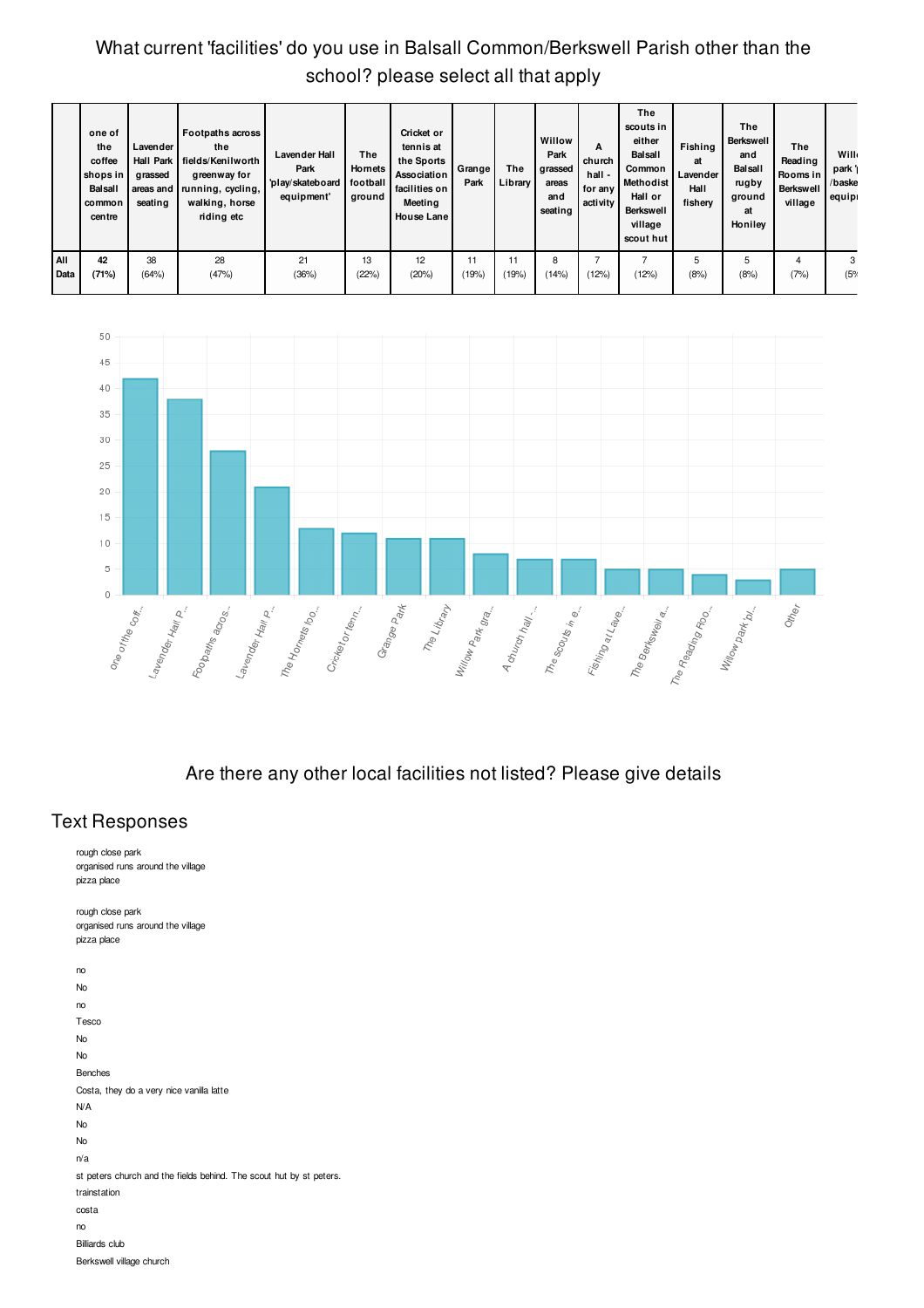What recreational, sports or arts/cultural facilities do you regularly use outside of Balsall Common/Berkswell Parish because they are not provided near your home?

### **Text Responses**

The gym SWIMMING POOL full gym area Macdonalds/ food areas clothes shops functioning youth club SWIMMING POOL full gym area Macdonalds/ food areas clothes shops functioning youth club Gym astro turf gym Swimming, cycling, running Swimming football pitch Basketball courts Trampoline park and snowdome Cinema, gym, clothing shops, swimming centre The cinema, the gym. N/A none None Ice rink, swimming pool swimming pool Costa snooker, ice hockey Exercise classes, any and all art classes really Cinema in Solihull and the shopping/restaurants in bi Hampton Gym A local gym Simply Gym None National Trust Spots Snowboarding swimming None gym Warwick arts centre. powerleague Gym football general clothes shopping etc however i don't believe this is a necessity as there are plenty of shopping centres nearby free gym I use the Marriott forest of Arden swimming pool. Shopping and cinema Gym church

a gym Hampton fitness gym

gym